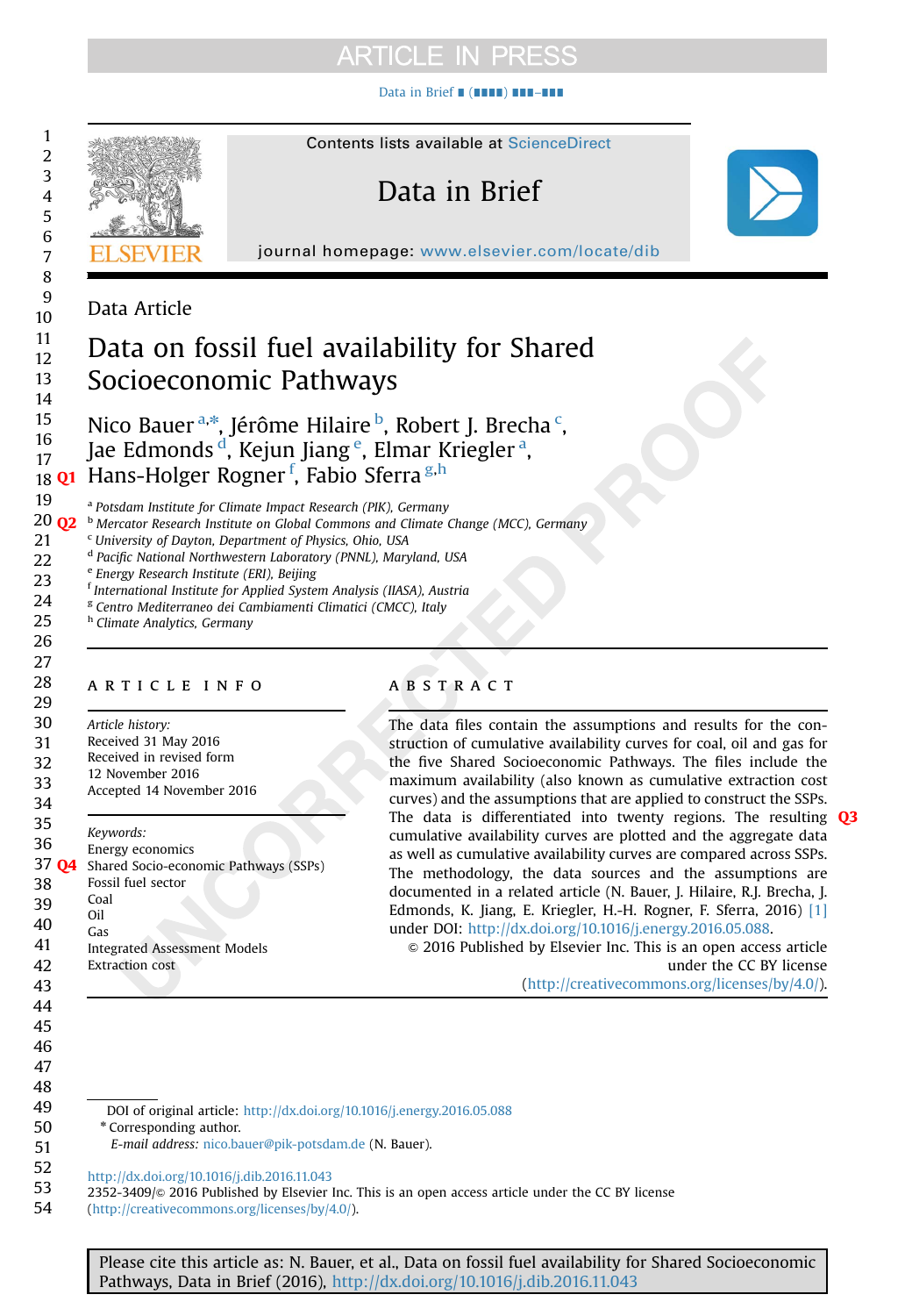# **ARTICLE IN PRESS**

2 N. Bauer et al. / Data in Brief ∎ (∎∎∎∎) ∎∎∎–∎∎∎

#### Specifications Table 55 Q6

Subject area **Economics** More specific subject area Energy economics, Shared socio-economic pathways (SSPs), fossil fuel sector, coal, oil, gas, Integrated Assessment Models, extraction cost Type of data Data files in EXCEL format. How data was acquired Data bases, literature review Data format Raw data, additional assumptions and resulting data Experimental factors Not applicable. Experimental features Not applicable. Data source location Not applicable. Data accessibility Data is within this article 57 58 59 60 61 62 63 64 65 66 67 68 69 70 71 72

### Value of the data

- Cumulative extraction cost curves can be used in models.
- Alternative assumptions can be applied to the data to formulate alternative interpretations of SSPs.
- Data files can be updated as improved data becomes available.
- Data can be used for comparing assumptions across models.

### 1. Data

Files contain original data, assumptions for formulating the alternative scenarios and the resulting cumulative availability curves for coal, oil and gas. The spreadsheet names are clearly identifying the different pieces of information. At the beginning there is also guidance on how to read the data.

## 2. Experimental design, materials and methods

The data is a collection and harmonization of fossil fuel rerve and resources data as well as costs reported in the literature. The basis is the Global Energy Assessment data set that is up-dated according to changes that are fully documented in the article. The assumptions that are applied on the data to derive SSP specific cumulative availability curves are fully included and the article also reports the reasons for the various assumptions. Finally, all resulting cumulative availability curves are fully included giving the data and providing figures.

#### Acknowledgements 102 103

Funding from German Federal Ministry of Education and Research (BMBF) in the Call "Economics of Climate Change" (funding code 01LA11020B, Green Paradox) is gratefully acknowledged by Nico Bauer and J\_erome Hilaire. This work was supported by Stiftung Mercator [\(http://www.stiftung-](http://www.stiftung-mercator.de)108  $Q5$  [mercator.de\)](http://www.stiftung-mercator.de) in the context of the RoSE project ( $\frac{http://www.rose-project.org)}{http://www.rose-project.org)}$  $\frac{http://www.rose-project.org)}{http://www.rose-project.org)}$  $\frac{http://www.rose-project.org)}{http://www.rose-project.org)}$ . 104 105 106 107

Please cite this article as: N. Bauer, et al., Data on fossil fuel availability for Shared Socioeconomic Pathways, Data in Brief (2016), [http://dx.doi.org/10.1016/j.dib.2016.11.043i](http://dx.doi.org/10.1016/j.dib.2016.11.043)

56